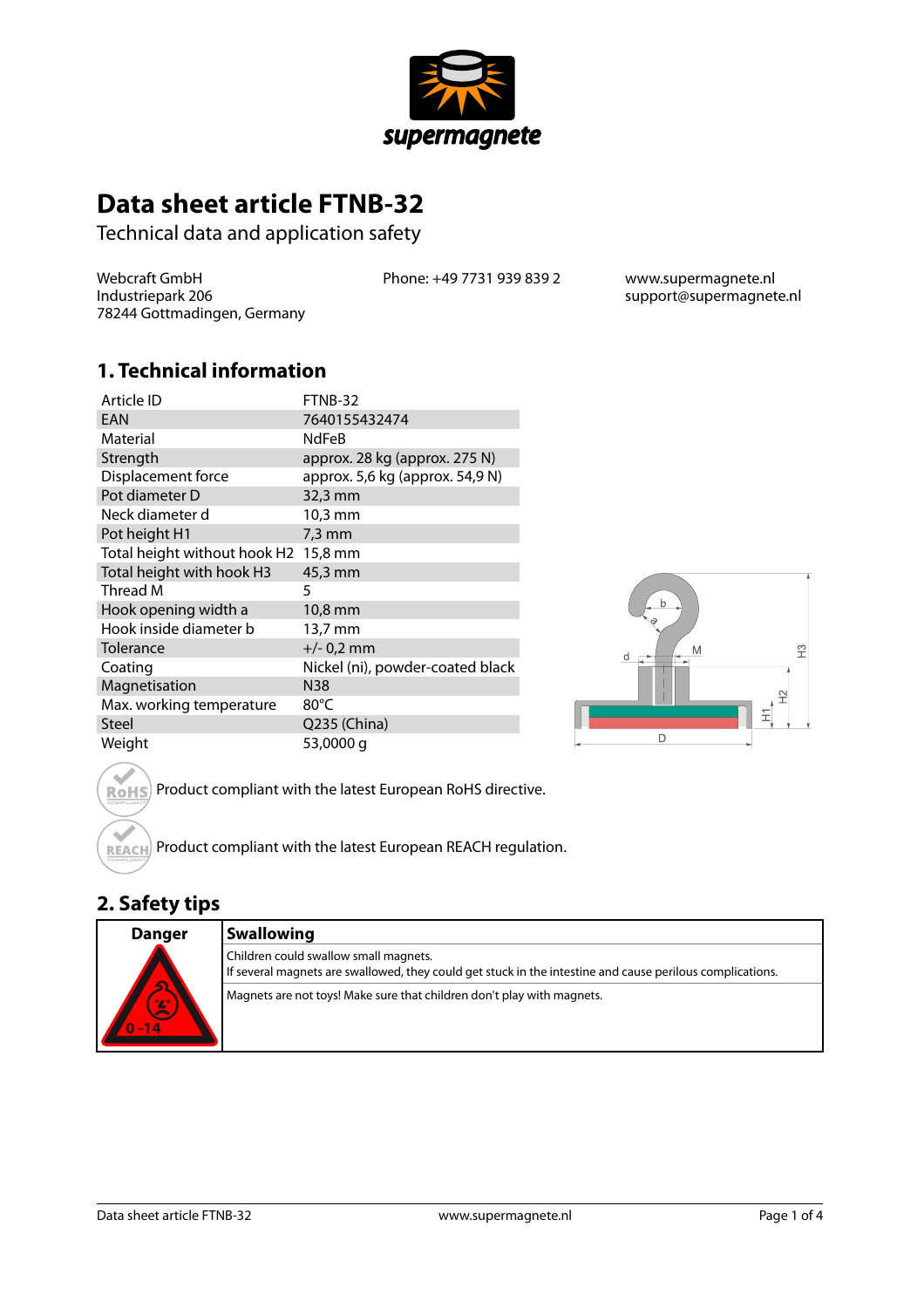| <b>Warning</b> | <b>Contusions</b>                                                                                                                                                                                                                          |
|----------------|--------------------------------------------------------------------------------------------------------------------------------------------------------------------------------------------------------------------------------------------|
|                | Big magnets have a very strong attractive force.<br>• Unsafe handling could cause jamming of fingers or skin in between magnets. This may lead to contusions and<br>bruises.<br>• Powerful, very large magnets could cause bone fractures. |
|                | Wear heavy protective gloves when handling larger magnets.                                                                                                                                                                                 |
| <b>Warning</b> | <b>Pacemaker</b>                                                                                                                                                                                                                           |
|                | Magnets could affect the functioning of pacemakers and implanted heart defibrillators.<br>• A pacemaker could switch into test mode and cause illness.<br>• A heart defibrillator may stop working.                                        |
|                | If you wear these devices keep sufficient distance to magnets: www.supermagnete.nl/eng/fag/distance<br>• Warn others who wear these devices from getting too close to magnets.                                                             |
| <b>Warning</b> | <b>Heavy objects</b>                                                                                                                                                                                                                       |
|                | Too heavy loads, symptoms of fatique as well as material defect could cause a magnet or magnetic hook to<br>loosen from the surface that is was attached to.<br>Falling objects could lead to serious injuries.                            |
|                | • The indicated adhesive force applies only to ideal conditions. Allow for a high safety cushion.<br>. Don't use magnets in places where people could sustain injuries in case of material failure.                                        |
| <b>Warning</b> | <b>Metal splinters</b>                                                                                                                                                                                                                     |
|                | Neodymium magnets are brittle. Colliding magnets could crack.<br>Sharp splinters could be catapulted away for several meters and injure your eyes.                                                                                         |

| Avoid the collision of magnets. |  |  |  |
|---------------------------------|--|--|--|
|                                 |  |  |  |

**•** Wear safety glasses when handling larger magnets.

**•** Make sure that nearby people are also protected or keep their distance.

# **3. Handling and storing**

| Caution | <b>Magnetic field</b>                                                                                                                                                                                       |
|---------|-------------------------------------------------------------------------------------------------------------------------------------------------------------------------------------------------------------|
| Ħ       | Magnets produce a far-reaching, strong magnetic field. They could damage TVs and laptops, computer hard<br>drives, credit and ATM cards, data storage media, mechanical watches, hearing aids and speakers. |
|         | • Keep magnets away from devices and objects that could be damaged by strong magnetic fields.<br>• Please refer to our table of recommended distances: www.supermagnete.nl/eng/faq/distance                 |
|         |                                                                                                                                                                                                             |

| Caution | <b>Combustibility</b>                                                                   |
|---------|-----------------------------------------------------------------------------------------|
|         | When machining magnets, the drilling dust could easily ignite.                          |
|         | Stay away from machining magnets or use appropriate tools and sufficient cooling water. |
|         |                                                                                         |

| Caution | Nickel allergy                                                                                                                                                                                                                                    |
|---------|---------------------------------------------------------------------------------------------------------------------------------------------------------------------------------------------------------------------------------------------------|
|         | Many of our magnets contain nickel, also those without nickel coating.<br>• Some people have an allergic reaction when they come into contact with nickel.<br>• Nickel allergies could develop from perpetual contact with nickel-plated objects. |
|         | • Avoid perpetual skin contact with magnets.<br>. Avoid contact with magnets if you already have a nickel allergy.                                                                                                                                |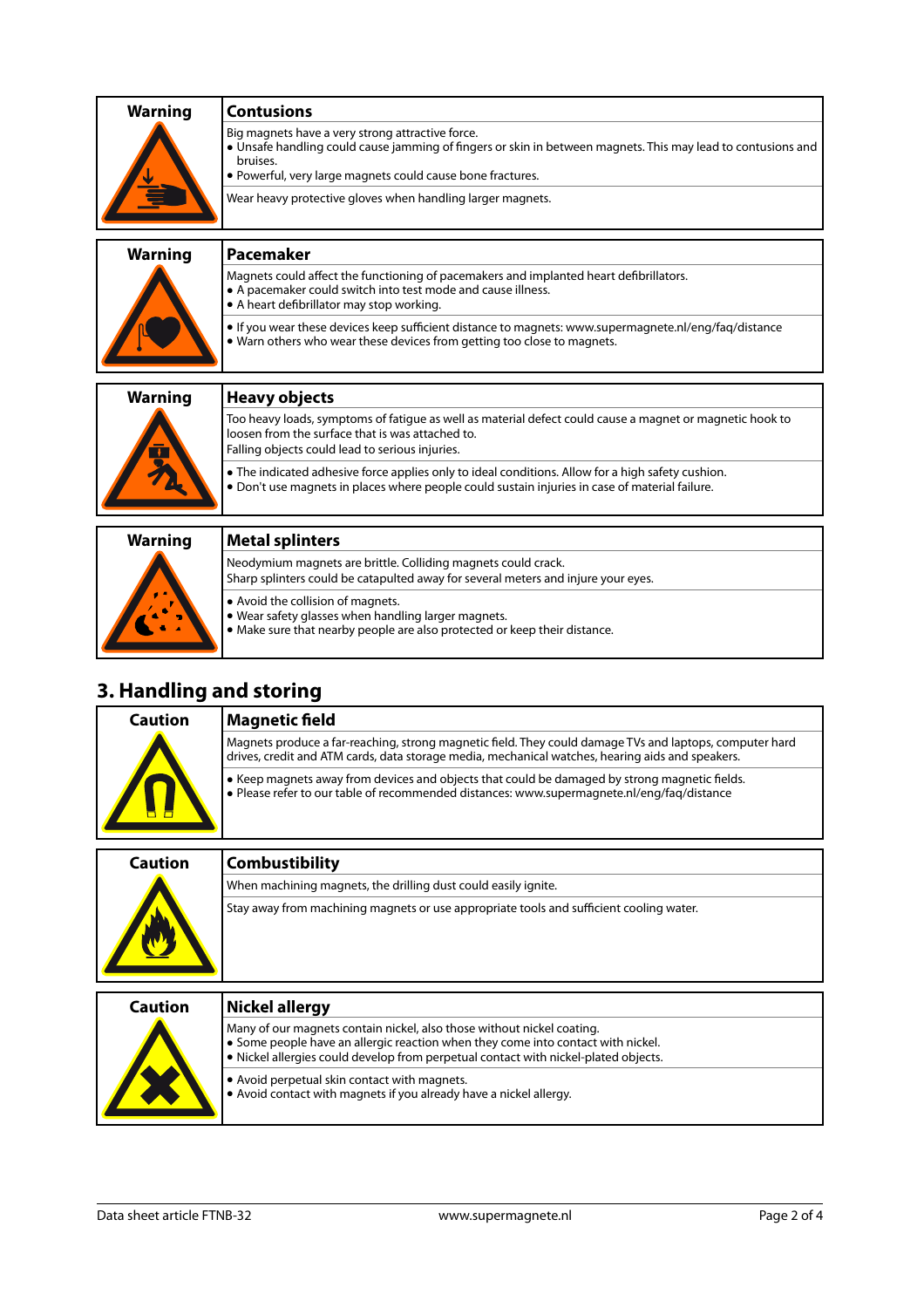| <b>Notice</b> | Influence on people                                                                                                                                                                                                                                                              |
|---------------|----------------------------------------------------------------------------------------------------------------------------------------------------------------------------------------------------------------------------------------------------------------------------------|
|               | According to the current level of knowledge, magnetic fields of permanent magnets do not have a measurable<br>positive or negative influence on people. It is unlikely that permanent magnets constitute a health risk, but it<br>cannot be ruled out entirely.                  |
|               | • For your own safety, avoid constant contact with magnets.<br>• Store large magnets at least one metre away from your body.                                                                                                                                                     |
| <b>Notice</b> | <b>Splintering of coating</b>                                                                                                                                                                                                                                                    |
|               | Most of our neodymium magnets have a thin nickel-copper-nickel coating to protect them from erosion. This<br>coating could splinter or crack due to collision or large pressure. This makes them vulnerable to environmental<br>influences like moisture and they could oxidise. |
|               | • Separate big magnets, especially spheres, with a piece of cardboard.<br>• Avoid collisions of magnets as well as repeated mechanical exposure (e.g. blows, bashes).                                                                                                            |
| <b>Notice</b> | <b>Oxidation, corrosion, rust</b>                                                                                                                                                                                                                                                |
|               | Untreated neodymium magnets oxidise quickly and disintegrate.                                                                                                                                                                                                                    |
|               | Most of our magnets have a nickel-copper-nickel coating to protect them from corrosion. This coating provides<br>some protection against corrosion, but it is not robust enough for continuous outdoor use.                                                                      |
|               | • Use magnets only in the dry indoors or protect them against environmental influences.<br>• Avoid damages to the coating.                                                                                                                                                       |
| <b>Notice</b> | <b>Temperature resistance</b>                                                                                                                                                                                                                                                    |
|               | Neodymium magnets have a maximum working temperature of 80 to 200°C.<br>Most neodymium magnets lose part of their adhesive force permanently at a temperature of 80°C.                                                                                                           |
|               | . Don't use magnets in places where they are exposed to extreme heat.<br>. If you use an adhesive, don't harden it with hot air.                                                                                                                                                 |
| <b>Notice</b> | <b>Mechanical treatment</b>                                                                                                                                                                                                                                                      |
|               | Neodymium magnets are brittle, heat-sensitive and oxidise easily.<br>• When drilling or sawing a magnet with improper tools, the magnet may break.<br>• The emerging heat may demagnetise the magnet.<br>• The magnet will oxidise and disintegrate due to the damaged coating.  |

### **4. Transportation tips**

| Caution | Airfreight                                                                                                                                                         |
|---------|--------------------------------------------------------------------------------------------------------------------------------------------------------------------|
|         | Magnetic fields of improperly packaged magnets could influence airplane navigation devices.<br>In the worst case it could lead to an accident.                     |
|         | • Airfreight magnets only in packaging with sufficient magnetic shielding.<br>• Please refer to the respective regulations: www.supermagnete.nl/eng/fag/airfreight |
| Caution | <b>Postage</b>                                                                                                                                                     |
|         |                                                                                                                                                                    |
|         | Magnetic fields of improperly packaged magnets could cause disturbances in sorting machines and damage<br>fragile goods in other packages.                         |

an offer for a custom-made order instead: [www.supermagnete.nl/eng/custom\\_form.php](http://www.supermagnete.nl/eng/custom_form.php)

Avoid machining magnets if you do not have the necessary machines and experience. Let us provide you with

| l fragile goods in other packages.                                                                                                                                                                                                                                                                                                                                                                                                                                   |
|----------------------------------------------------------------------------------------------------------------------------------------------------------------------------------------------------------------------------------------------------------------------------------------------------------------------------------------------------------------------------------------------------------------------------------------------------------------------|
| $\bullet$ Please refer to our shipping tips: www.supermagnete.nl/eng/fag/shipping<br>$\bullet$ Use a large box and place the magnet in the middle surrounded by lots of padding material.<br>$\bullet$ Arrange magnets in a package in a way that the magnetic fields neutralise each other.<br>$\bullet$ If necessary, use sheet iron to shield the magnetic field.<br>$\bullet$ There are stricter rules for airfreight: Refer to the warning notice "Airfreight". |

# **5. Disposal tips**

Small amounts of used neodymium magnets can be thrown out with the regular trash. Larger amounts of magnets need to be recycled as scrap metal.